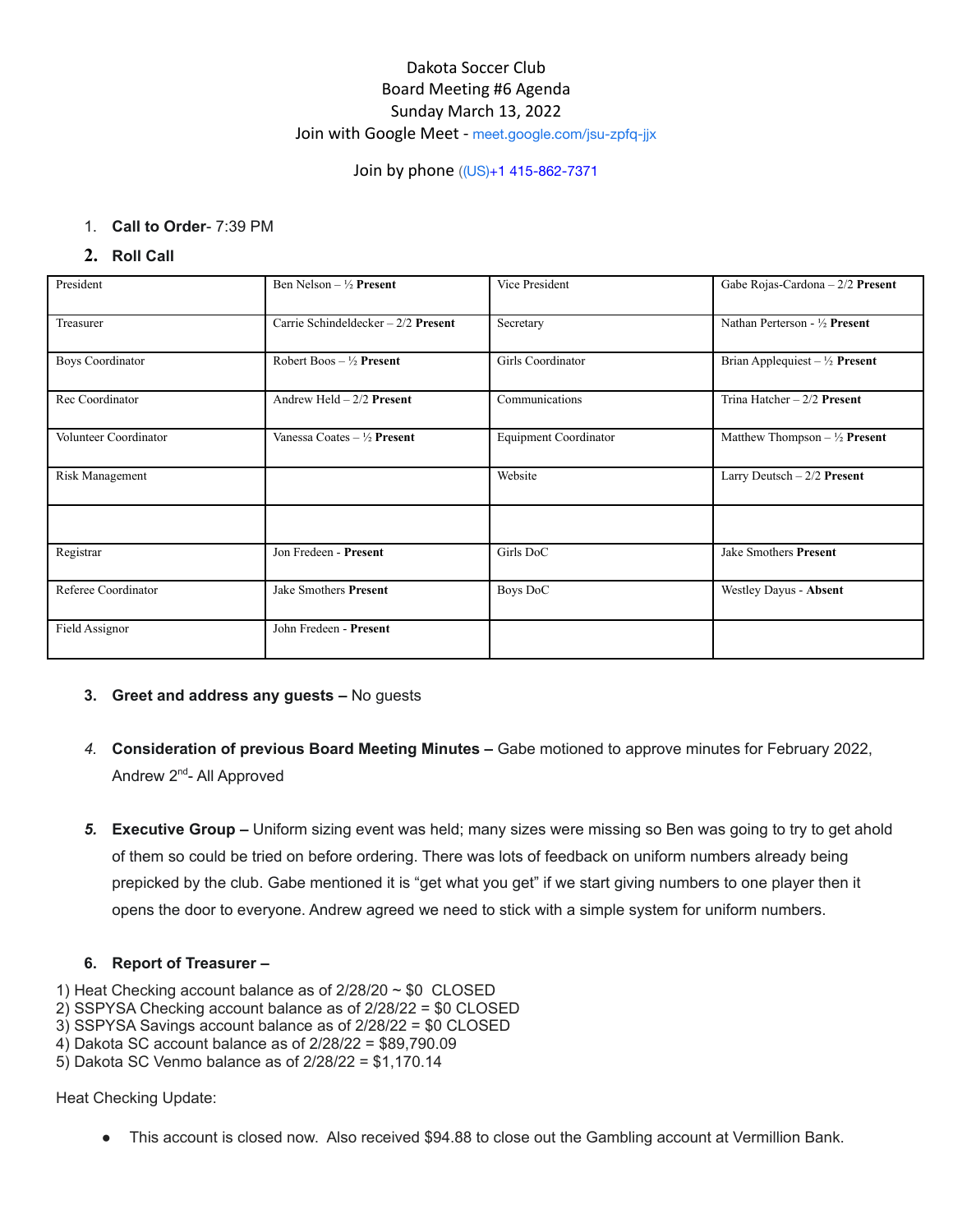## SSPYSA Checking Update:

• These accounts are closed now.

Dakota Soccer Club Checking Update:

- Need to update the DOC's with contracts for 2022. Then I can issue the first of four payments.
- Only outstanding bill is to Westley. Otherwise, no other outstanding bills at this time.

Dakota Soccer Club Venmo Update:

• Venmo (PayPal) is requiring some additional documents for DSC prior to releasing any funds. Now that the 1099s have been filed, I just have to send them a copy of the form.

TeamSnap Update:

● I need to submit the same IRS forms to TeamSnap to fulfill their company document requirements.

Form 990 Non-profit Organization tax filing:

● Heat Soccer - need to file the Nov 2020 Form 990 - Peg is currently working on this. The fiscal year-end return as of Nov 2021 is not due until April 15th of 2022.

Form 1099s, Information Returns tax filing:

● I have to file a corrected 1099 to Jared for the referee pay.

### **7. Registrar–**

- Home games have been scheduled-sent to Ben and Jake
- Lean on McMorrow field heavier for play first few weeks due to need the lights to play later.
- Need to be 50/50 McMorrow and Rich Valley by end of season
- Teams have been built in Got Soccer
- Coach contracts-still working on
- There is a TCSL webinar for managers and coaches before schedule release on March 18<sup>th</sup>. We would like one board member to be present and represent at each age level. Bobby 9U/10U. Nathan 11U/12U and Trina 13+

# **8. Coordinators**

- **a. Rec –**
	- 130 signed up, with 79 applications not completed. Estimating around 145 in the end total.
	- Recommend pushing out reminders about end of period
	- Need to have a hard cut off date set of April  $1<sup>st</sup>$  to close registration so training can be done and final rosters sent out.
	- Finally received a response from Eagan, will connect with them regarding a 11U-14U recreation offering but not excepting to happen this year. This be an alternative to pure traveling.

# **b. Traveling–**

#### **a. Boys-**

- Team total player numbers were provided
- 2011 and 2012 boys' teams still have lower numbers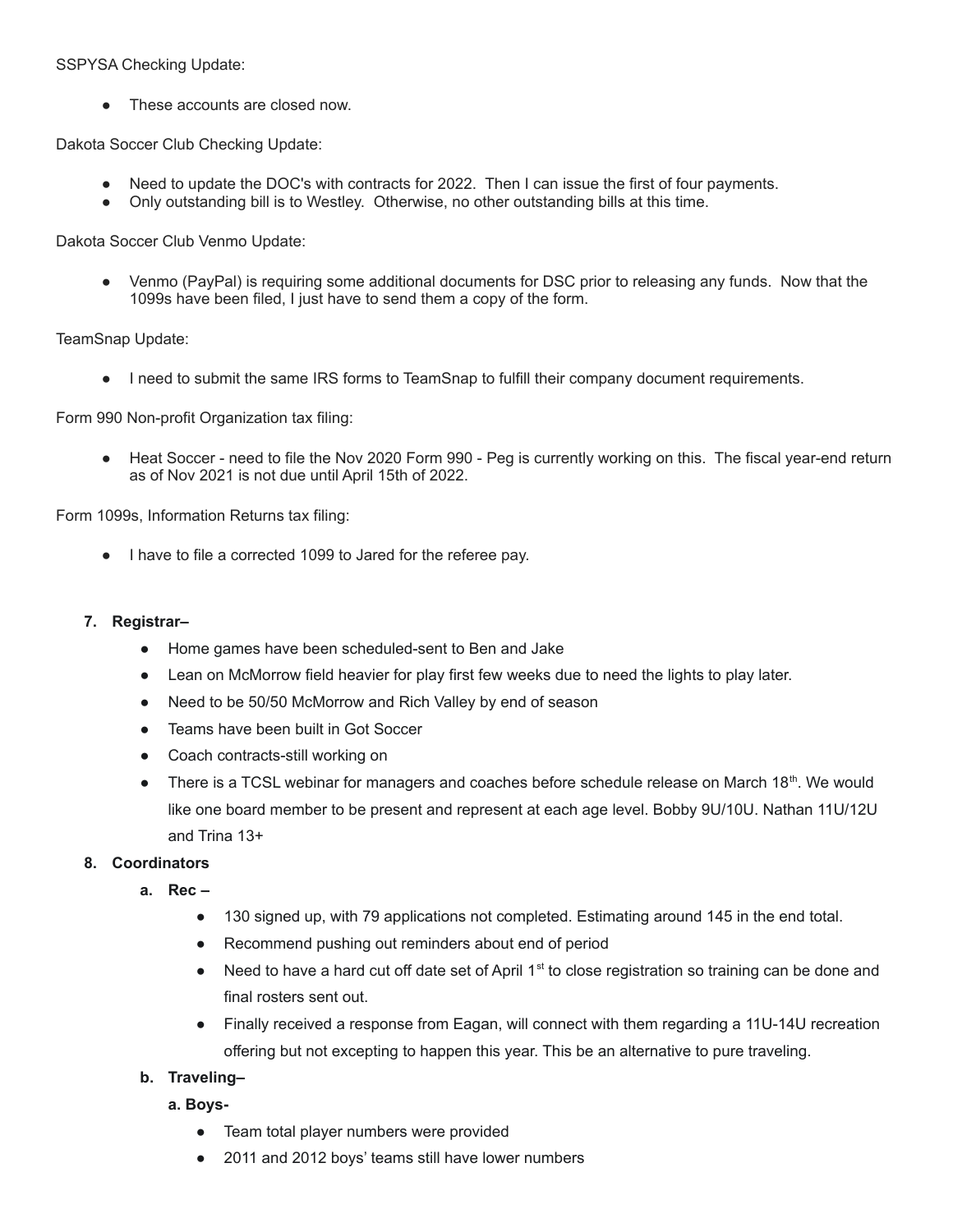### **b. Girls-**

- Two girls who are rostered have asked to be released.
- If a player asks to be released due to health, needs a doctors form with reason cannot play.

### **9. Coaching Directors –**

### **a. Boys –**

We are still in need of the following coaches:

### U11 U12 U14

However, I do have interviews via phone set up for this week for a U14 and U12 coach.

One coach is a personal trainer and soccer coach at Lifetime, and the other is a local volunteer parent.

Both have soccer experience.

Caleb M is interested in some form of coaching, depending on his schedule for college, I will reach out this week and confirm.

The U11 coach has been a struggle and we also still need a manger for that team, I have reached out a number of times with no response. I will try again this week.

### **DSC Coaches' contracts:**

All currently working coaches will need contracts from Jon, he is working on a new procedure to help streamline the process and continue to have those as an online form.

The U17 U15 U13 U10 Coaches will all need online contracts completed.

#### **WSP and Vets Schedule**

The live schedule of WSP dates is on the DSC drive and you can see who is currently using what space and on what dates.

Jon and I have finalized the boys Vets schedule with Al and the city so that is ready to go for March and April 2022.

That has not been added to the DSC drive.

I have requested 14 hours a week for the boys due to limited WSP Dome time during the winter season.

This should be within our budget as our Saturday WSP dome time was removed from the schedule, along with use of the PAC center after the new year.

The girl's program did not request any space at the Vets center for March and April, however I believe there may be hours available once the boys have taken their time.

Those open slots can be booked through Jon as our field coordinator.

#### **DSC Coaches Meeting**

Coaching meeting will need to be scheduled for March.

Larry has all the US Youth Coaching documents from our IGH change over that can be posted to our coach's page, unless Jake had other thoughts on what he wants on those pages.

I do have DSC coaches meeting notes and agendas that I will share.

Those have been updated for the 2022 TCSL season.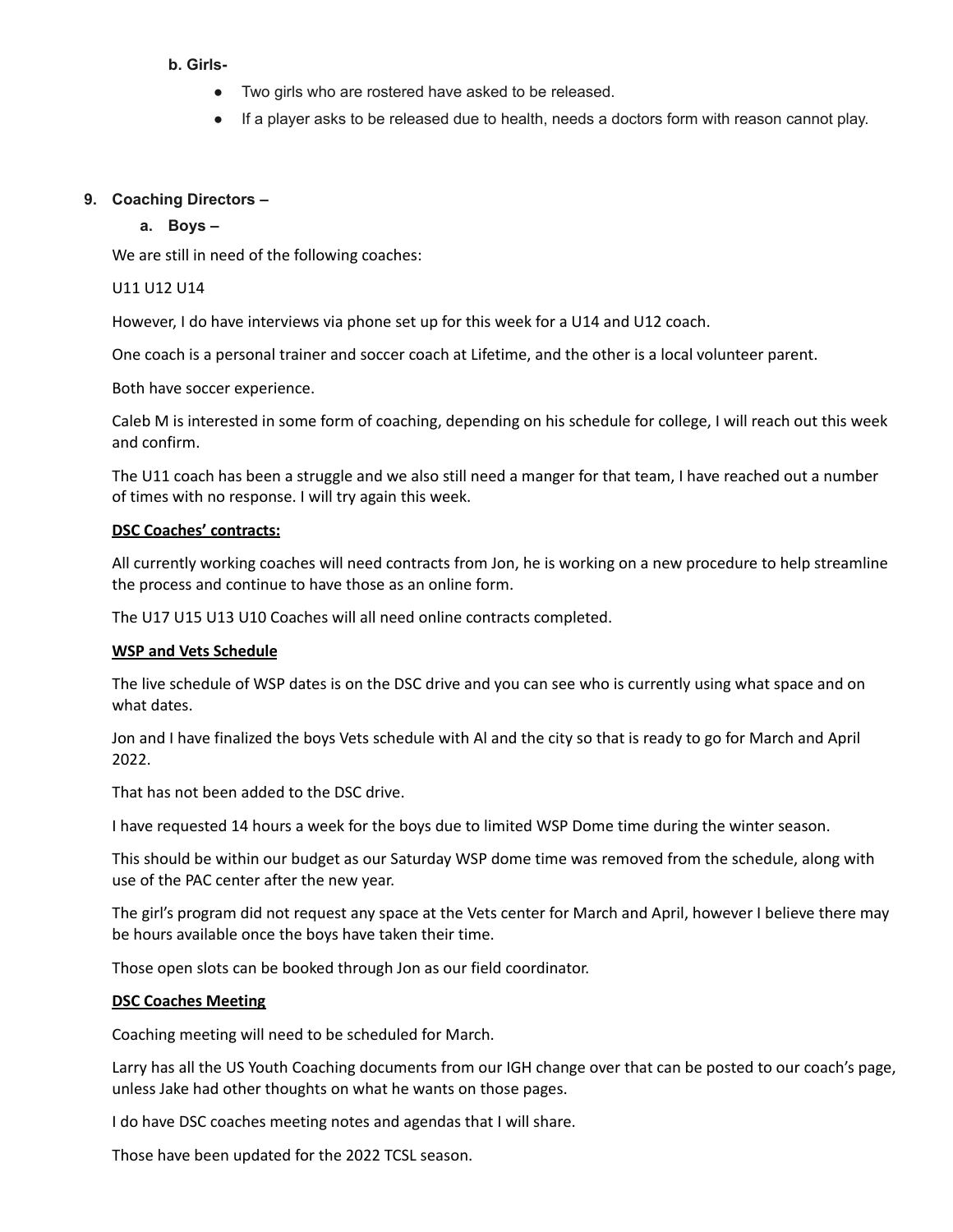# **DSC Team Managers**

We will still need managers for the U11 team and U14 above teams, I will connect again this week to try and finalize those managers. I have reached out last week to a few parents of the U14 team to see if they are interested.

## **IGH P and R Updates**

Conversations with IGH P and R will continue with Andy heading the discussions on how the Rec programs will take shape over the near future.

We do have our Spring Kick off event that we need coaches or volunteers for.

The city does pay the coaches and in previous years we have had HS players work the camps/clinics.

Jake has mentioned he may have some of the older players that are interested in helping.

### ● **Items of Note**

### **DSC Refunds**

We have two refund requests to look at, one male U13 Player, I have shared that with Ben, his name is [Player Name Removed], and we also have one female that I have forwarded to Jake, her name is [Player Name Removed].

Both were rostered and both no longer wish to play, so no refund is due, and payments will continue.

Regarding the male player, he may need to be released as he might already be playing for another organization.

The parent did not clarify, and I have yet to receive anything from TCSL on any player transfer.

# **b. Girls**

- Teams have full rosters, except two older teams where younger players will be able to play up and assist.
- Older teams have been playing St. Croix
- WSP dome is asking for a commitment for next winter. Instead of renting time/space from Eclipse soccer we have time rented right from the dome.
- U10 still needs a coach
- Most teams have managers in place
- Email was sent to referees-emailed 28 individuals with times needed and to choose when available.

# 10. **Equipment** –

- Summer equipment needs Game Balls replacement nets for McMorrow, 1 set of wheels
- Agreed each team need two new game balls. Jake sent contact information to Matt to begin ordering.
- Team equipment bags-blanket list of what DSC will provide
- Weld is broke on a net at McMorrow look into having welded back together. Special weld due to it being aluminum

#### 11. **Volunteers-**No Update-Vanessa dropped early